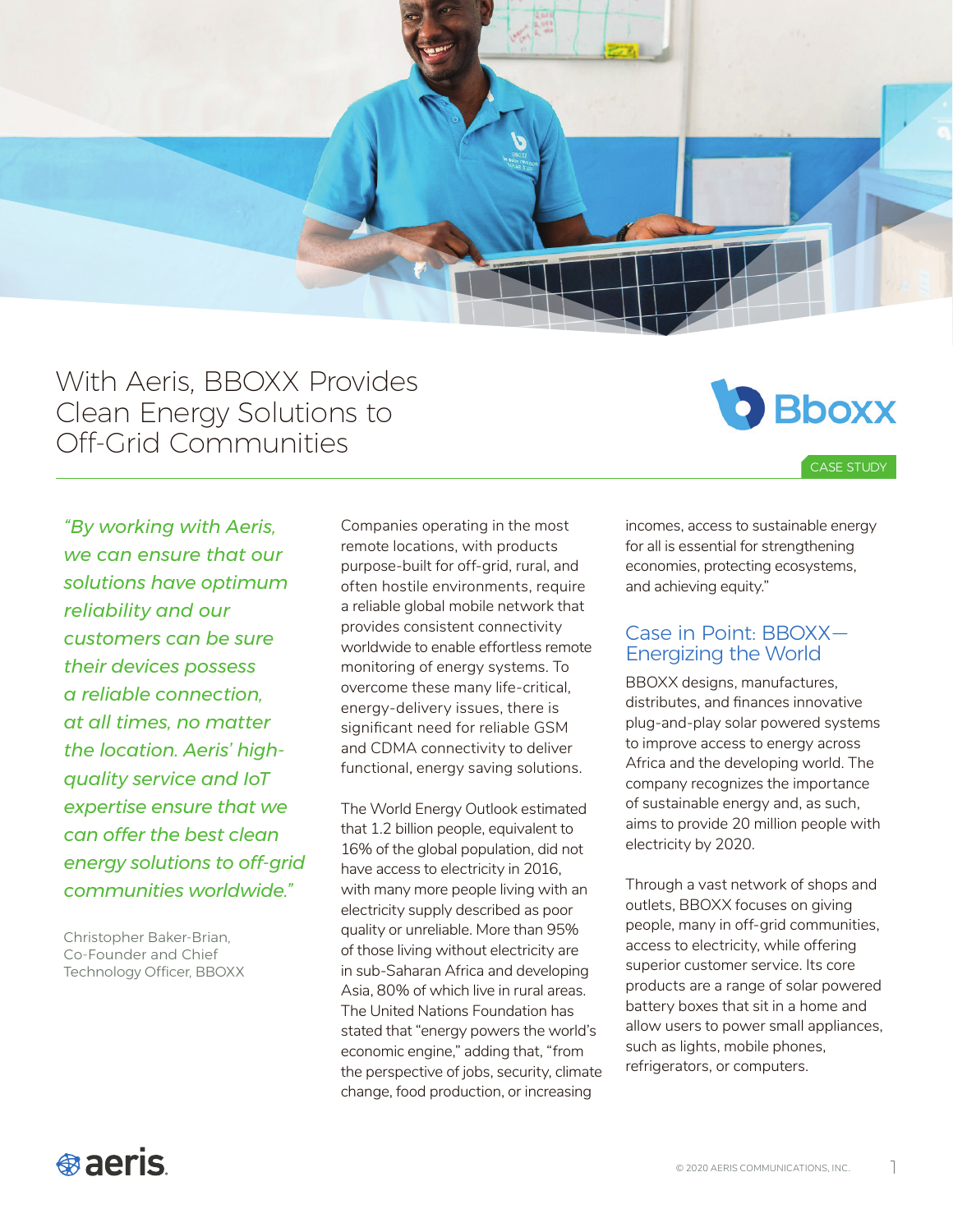BBOXX needed to use real-time data to identify device issues early — with proactive alerts sent to customer service agents to ensure that system problems could be fixed before they evolved. Because of this, the company required a reliable cellular network that enabled effortless remote monitoring and access to real-time data, as well as the ability to configure and adapt each system so as to maximize battery life and provide cost-effective solutions for both itself and its customers.

Additionally, BBOXX products are manufactured without a known destination and, as such, with certain mobile network providers, a local SIM card would have to be inserted into the device following sale and then would require local configuration. This process required additional time, cost more, and hindered operational effectiveness. Therefore, mass global deployment of solutions only was possible by working with a reliable cellular network partner that provided end-to-end monitoring, no matter where

in the world systems are deployed. And a partner that could connect to multiple carriers, regardless of location.

## Aeris Fusion IoT Network: Reliable Global Connectivity

Aeris offers multiple, non-steered network connectivity in East and Central Africa, the principle areas where BBOXX deploys, thereby enabling real-time gathering of actionable data. Aeris' global support of major cellular technology standards, such as GSM, CDMA, and LTE, also ensured that BBOXX could deploy its devices in any location during global expansion.

With the Aeris Fusion IoT Network, BBOXX can install the Aeris global subscriber identity module (SIM) at the point of manufacture, reducing both supply chain costs and deployment time. Also, by utilizing Aeris' single global access point name (APN), the solar-powered BBOXX system could be deployed on a simple plug-and-play basis, without the need to reconfigure to local network settings.

By utilizing the Aeris connectivity management platform, AerPort, for IoT devices, BBOXX was able to have real-time access to data usage, alert management, and device connectivity management over the SIM life cycle.

#### An Easily Deployed and Remotely Monitored Global Clean Energy Solution

Aeris Fusion IoT Network's connectivity enables BBOXX to remotely monitor its devices. Configuration and deployment times have been reduced significantly. Predictive and proactive maintenance help lower ownership and maintenance costs. And, these plug-and-play devices can be switched off from a central location if troubleshooting issues arise or if payments are not met. All this adds up to the lowest possible TCO for an IoT solution.